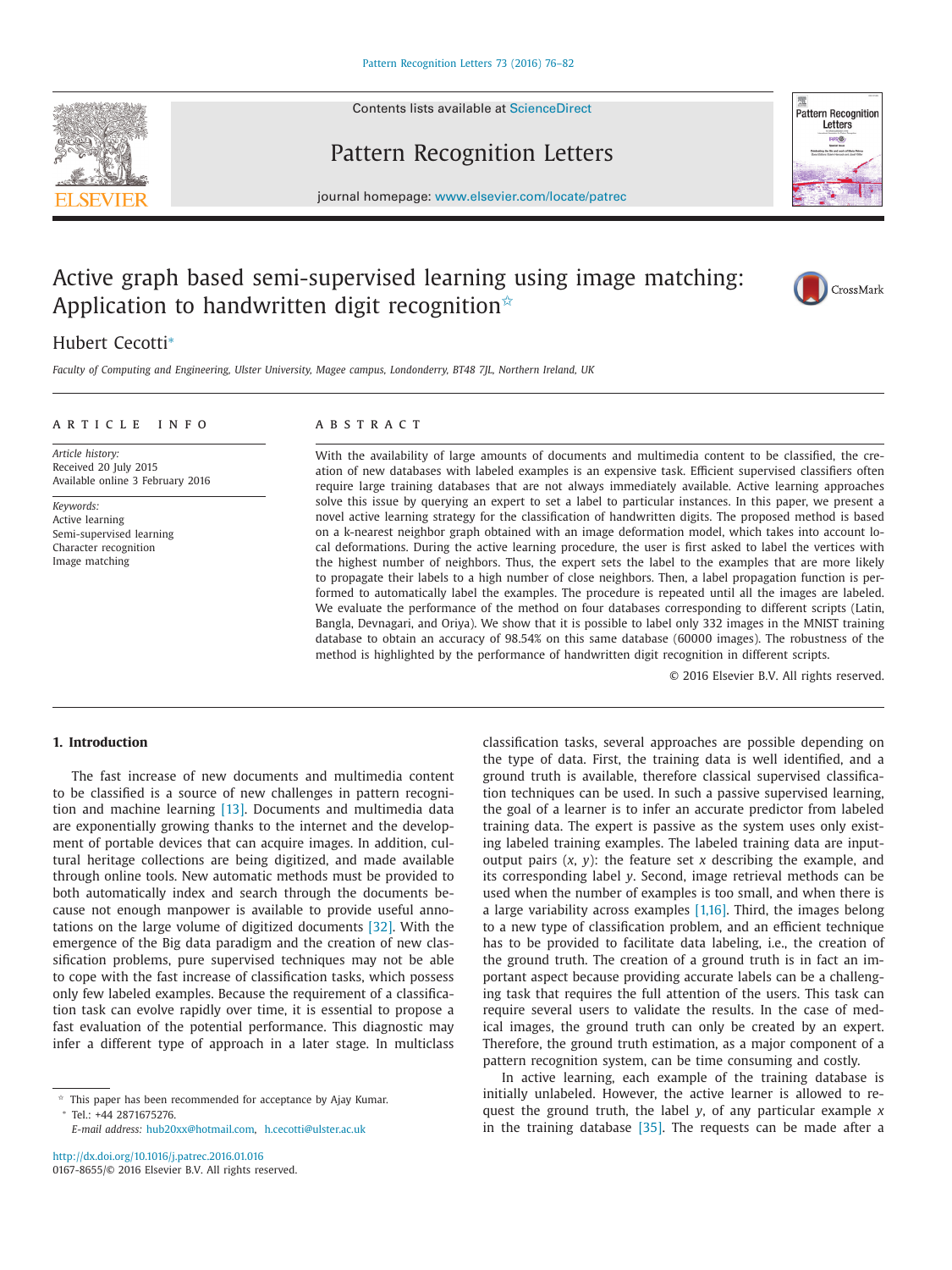non-supervised learning technique (e.g. examples are clustered, and the centroids are then labeled by an expert), or online (sequentially) in order to adapt the classifier to previous label requests. The objective of these methods is to discover the labels of examples while minimizing the number of manually labeled examples [\[43\].](#page-6-0) This solution is particularly adapted in large data collections where there exists a strong disparity between the availability of labeled and unlabeled data. In such a case, a challenging task is to provide semi-automatic, high accuracy labeling mechanisms. To some extent, active learning is an easier task than semi-supervised learning (SSL), because in SSL the labeled examples are predefined. The existing labeled examples may be outliers, and/or they may not provide good seeds for label propagation. In active learning, we can distinguish two strategies that require the use of an expert. First, the expert is needed because a potential confusion between two examples is detected, and this ambiguity should be raised by an expert. Second, the expert is needed to label the examples that have the highest potential to be beneficial in the learning procedure. The latter approach is considered in the proposed method: the expert sets the best seeds that can reliably propagate their labels to other unlabeled examples.

In this paper, we propose a new active learning method that combines an efficient distance measure based on Image Distortion Model Distance (IDMD) [\[20\],](#page-6-0) a greedy SSL approach, and active learning. The efficient distance measure allows us to obtain a robust graph that respects the manifold assumption: if two examples are similar then their corresponding vertices in the graph are connected. The SSL part is dedicated to the label propagation to local neighborhoods. Finally, the active learning step guides the method to the most relevant examples to label. To show the relevance of the method, we use four databases of single handwritten digits. For the Latin script, the performance of single handwritten character recognition is typically sufficiently high when the number of images to train a classifier is high. The supervised learning methods include deep learning architecture such as convolutional neural networks [\[10\],](#page-6-0) Support Vector Machines (SVM) [\[12\],](#page-6-0) and their combination [\[22,29\].](#page-6-0) However, the accuracy of single handwritten character recognition remains below 100% in some scripts because documents are not properly conserved, and are therefore noisy once they are digitized. Furthermore, a large variability across writers, with several styles and different glyphs for a same digit or character, can become an obstacle. For all these reasons, it is essential to propose new methods to maximize the accuracy while minimizing the number of labeled training examples. Moreover, the recognition of some characters can be impossible without any contextual information and may only be achieved by a person. The remainder of the paper is organized as follows: First, we give an overview of image matching techniques in character recognition and active learning methods in Section 2. Then, we describe the new method in [Section 3.](#page-2-0) In [Section 4,](#page-3-0) we present the four handwritten databases. The active learning strategy is then evaluated in [Section 5.](#page-3-0) Finally, the performance of the proposed approach is discussed in [Section 6.](#page-5-0)

# **2. Related work**

#### *2.1. Image matching*

Image matching techniques in large databases are usually not used due to the high processing time that is involved, e.g. the computation of distances between the test image and the prototypes. Elastic matching techniques can be classified into two categories: parametric and non-parametric [\[39\].](#page-6-0) It is typically seen as an optimization problem of two-dimensional warping (2DW). This problem is directly related to point matching, which has to deal with the existence of outliers and geometric transformations that may require high dimensional non-rigid mappings [\[14\].](#page-6-0) Deformations in handwritten characters can be of two types: first, the global or large deformations such as rotation (with limited angles), scaling, translation; and second, the local deformations that include changes of stroke direction, curvature, and length of the lines. The local deformations that are involved by the thickness of the character depend on the pen/pencil that is used. Due to the different types of deformations that can occur within the same character, it is difficult to determine generic models of deformations. An efficient distance for image classification that takes into account local deformations was proposed by Keysers et al. [\[20\].](#page-6-0) They determined that more complex models (*e.g.* 2-dimensional warping) do not necessarily represent better models compared to the simple image distortion model. We define the distance *Lp* between two images *A* and *B* of size  $N_s \times N_s$  by:

$$
L_p = \left(\sum_{i=1}^{N_s} \sum_{j=1}^{N_s} |A(i, j) - B(i, j)|^p\right)^{1/p} \tag{1}
$$

When  $p = 2$ , it corresponds to the Euclidean distance. The image distortion model distance (IDMD) takes as input two images A and B of size  $N_s \times N_s$  that can have  $w_2$  multiple channels. In this study, each channel corresponds to the graylevel image processed with a convolution filter. The distance is then computed through a range of pixels from  $N_{min}$  to  $N_{max}$ . For each pixel  $(i_1, j_1)$  of A, a square image patch, centered at the pixel, is compared to a square patch of same size at the same region in the image B (channel wise, if there are multiple channels). To cope with local variations, the position of the square patches in the image B is allowed to be slightly shifted (within distance  $w_0$ ). Thus, each patch in A is compared to multiple patches in B around the same pixel location, and the minimum computed distance is taken.

$$
IDMD(A,B) = \sum_{i_1=N_{min}}^{N_{max}} \sum_{j_1=N_{min}}^{N_{max}} d_1(i_1, j_1)
$$
 (2)

where

$$
d_1(i_1, j_1) = \min_{(i_2, j_2) \in \{-w_0; w_0\}^2} d_2(i_1, j_1, i_2, j_2)
$$
\n(3)

$$
d_2(i_1, j_1, i_2, j_2) = \sum_{i_3 = -w_1}^{w_1} \sum_{j_3 = -w_1}^{w_1} \sum_{i_4=1}^{w_2} |\nu_1(i_4) - \nu_2(i_4)|^p
$$
(4)

where  $v_1(i_4)$  and  $v_2(i_4)$  are the pixel values at the following coordinates in the *i<sub>4</sub>th* channel of the image ( $1 \le i_4 \le w_2$ ):

$$
v_1(i_4) = A_{i_4}(i_1 + i_3, j_1 + j_3)
$$
\n<sup>(5)</sup>

$$
v_2(i_4) = B_{i_4}(i_1 + i_2 + i_3, j_1 + j_2 + j_3)
$$
\n(6)

For each pixel  $(i_1, j_1)$ , a displacement field of size  $w_0$  is used in each direction (it corresponds to the elements of a square window of size  $2w_0 + 1$ ), a square window for the consideration of the neighborhood pixels of size  $2w_1 + 1$ , and the sum of  $w_2$  values, which corresponds to  $w_2$  filtered images. It is worth noting that the *min* function aims at including a relative invariance to local deformations. The image has to be placed in a larger image with a border of the background color to include the possible shifts in the four directions, hence  $N_{min}$  and  $N_{max}$  are set to  $w_0 + w_1$  and  $N_{min} + N_s$ , to take into account the size of the filters and the displacement fields. Finally, the Euclidean distance  $(L_2)$  between  $I_1$ and  $I_2$  is similar to IDMD with the following parameters:  $w_0 = 0$ ,  $w_1 = 0$ ,  $w_2 = 1$ ,  $p = 2$ .

### *2.2. Semi-supervised learning and active learning*

In semi-supervised learning, several approaches have been proposed [\[44\].](#page-6-0) Transductive SVMs optimize margins of both labeled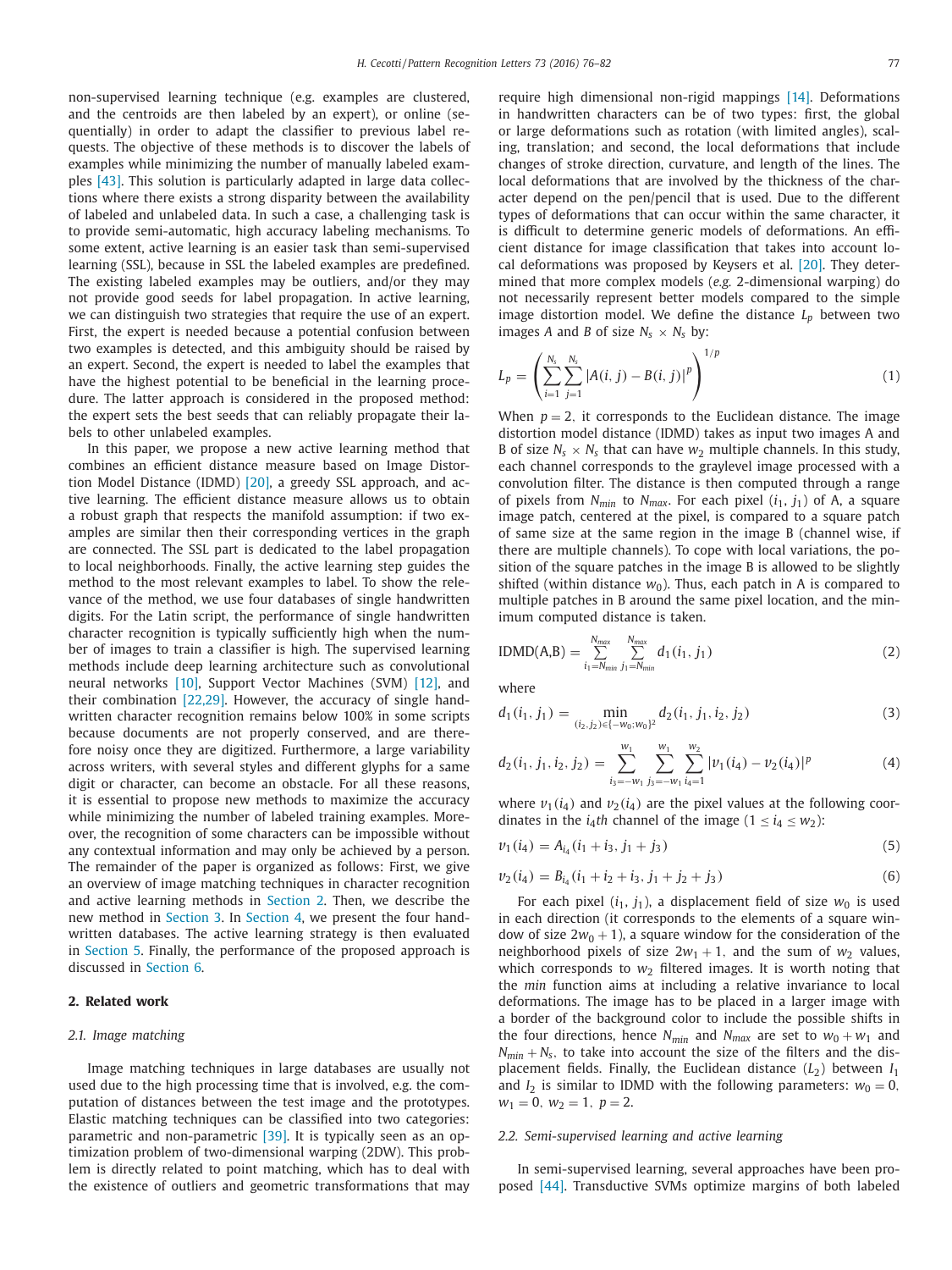<span id="page-2-0"></span>and unlabeled examples [\[18,37\].](#page-6-0) Some other approaches use the cluster assumption. In this case, the classifier takes into account decision boundaries through low-density regions in the input feature space. Most of the techniques in semi-supervised learning are graph-based techniques [\[2,4,8\].](#page-6-0) They rely on two main assumptions. The first one is the cluster assumption. It assumes that examples associated to the same cluster, or the same group of clusters, will share the same label. The second hypothesis is the manifold assumption, which considers that examples that are close to each other will have the same label. The label prediction of an example *x* will depend on both the labeled and unlabeled examples that are very close to *x*.

Systems based on active learning using graph matching and agglomerative clustering have been developed for mathematical and online handwritten digits recognition [\[15,24\].](#page-6-0) Unsupervised learning classifiers and their combinations have been efficiently used for offline character recognition [\[40,41\].](#page-6-0) In Vajda et al., a combination of features (raw pixels, profiles, local binary patterns, Radon transform and encoder network) were used with k-means, selforganizing maps, and growing neural gas to increase the reliability of the labeling decision. The active learning procedure was static, as there was no retraining of the classifier after labeling a set of examples, as opposed to dynamic approaches that retrain and update the model after the addition of new examples. Furthermore, an active learning is applied in conjunction with support vector machines (SVMs) to recognize underwater zooplankton [\[26\].](#page-6-0) SVMs have been used in a binary classification task where the active learning strategy labels examples closest to the decision boundary [\[38\].](#page-6-0) In [\[28,33\],](#page-6-0) a probability model is used to label examples which could maximize the posterior entropy on the unlabeled data set.

#### **3. System overview**

A graph  $g = (V, E)$  is defined by the nodes  $V = \{1, \ldots, n\}$ , which represent all the *n* examples of a training database  $X = \{x_1, \ldots, x_n\}$ , and edges *E*, which represent the similarities between examples. The similarities are typically represented by a weight matrix *W* ∈  $\mathbb{R}^{n \times n}_{+}$ . A cell *W*(*i*, *j*) corresponds to the similarity between the example  $x_i$  and  $x_i$ , *i.e.* the edge  $(i, j)$  in *E*. If  $x_i$  and  $x_i$  are close to each other (they belong to the same neighborhood), then *W*(*i*, *j*) has a non-zero value.  $W(i, j)$  is defined by the IDMD between the images  $x_i$  and  $x_j$  in the training database. For creating the graph, the following parameters were used for IDMD:  $w_0 = 2$ ,  $w_1 = 1$ , and  $p = 2$ . We pre-process images with the Sobel operator in two directions (vertical and horizontal,  $w_2 = 2$ ). IDMD has a high computational cost when dealing with large databases in algorithms such as k-nearest neighbor  $(k-nn)$  [\[11\],](#page-6-0) i.e. when the number of prototypes is large. To reduce the computational cost to process a database, a strategy consists in limiting the number of prototypes by using a less computational expensive distance. First, we obtain the 500 closest examples with the distance  $L_2$ , which will be used as the prototypes that will be used in the next step. Then, the distances between images are obtained with IDMD, where the prototypes of IDMD are the 500 best answers obtained with distance *L*<sub>2</sub> at the previous stage. The creation of the graph is equivalent to the selection of the k-nearest neighbor of each example in the training database.

For each example, the distances to the 500 neighbors are sorted by ascending order. We select a subset of *k* neighbors from the 500 neighbors. Hence, the graph is represented by two matrices  $W_k \in \mathbb{R}^{n \times k}_+$  and  $E_k \in \mathbb{N}^{n \times k}$ .  $W_k$  contains the sorted weights of the *k* neighbor examples for each example  $x_i$ .  $E_k$  contains for each example  $x_i$ , the associated list of the vertices corresponding to the closest neighbors. We obtain  $W_k(i, 1) = 0$  and  $E_k(i, 1) = i$ , because each point is its closest neighbor in the graph. This representation

| <b>Algorithm 1 GetLabel.</b>                   |                    |
|------------------------------------------------|--------------------|
| 1: $M \in \mathbb{N}^n$                        | $# 0$ values       |
| 2: for $i = 1$ to n do                         |                    |
| 3: if $(X_i, Y_i) \in X^u$ then                |                    |
| for $i = 2$ to $s + 1$ do<br>4:                |                    |
| $M(E_k(i, j)) = M(E_k(i, j)) + 1$<br>5:        |                    |
| 6: $M_{\text{sort}} \leftarrow \text{sort}(M)$ | # sort descend     |
| 7: <b>return</b> $arg(M_{sort}(1))$            | # example to label |

**Algorithm 2** Semi-supervised learning with active learning.

|     |                         | 1: $X^u \leftarrow (X, Y)$ , $X^l \leftarrow \emptyset$ , $X^m \leftarrow \emptyset$             |                                                   |
|-----|-------------------------|--------------------------------------------------------------------------------------------------|---------------------------------------------------|
|     |                         | 2: while $ X^m $ < $L_{max}$ and $X^u \neq \emptyset$ do                                         |                                                   |
| 3:  |                         | $(x, y) \leftarrow$ GetLabel                                                                     | # Active learning                                 |
|     |                         | 4: $X^l \leftarrow X^l + (x, y)$ , $X^u \leftarrow X^u - (x, y)$ , $X^m \leftarrow X^m + (x, y)$ |                                                   |
| 5:  | repeat                  |                                                                                                  |                                                   |
| 6:  |                         | for all $x_i \in X^u$ do                                                                         |                                                   |
| 7:  |                         | $a \leftarrow E_{\nu}(i, 2)$                                                                     | # first neighbor                                  |
| 8:  |                         | $b \leftarrow E_{k}(i, 3)$                                                                       | # second neighbor                                 |
| 9:  |                         | if $x_a \in X^l$ then                                                                            | # $v_a \neq -1$                                   |
| 10: |                         | $V_i \leftarrow V_a$                                                                             | $#$ AL <sub>1</sub> condition                     |
| 11: |                         | $X^l \leftarrow X^l + (x_i, y_i)$ , $X^u \leftarrow X^u - (x_i, y_i)$                            |                                                   |
| 12: |                         | else if $x_h \\in X^l$ then                                                                      | # $v_h \neq -1$                                   |
| 13: |                         | $y_i \leftarrow y_h$                                                                             | $#$ AL <sub>1</sub> and AL <sub>2</sub> condition |
| 14: |                         | $X^l \leftarrow X^l + (x_i, y_i)$ , $X^u \leftarrow X^u - (x_i, y_i)$                            |                                                   |
| 15: |                         | <b>until</b> convergence                                                                         |                                                   |
|     | 16: <b>return</b> $X^l$ |                                                                                                  | # labeled examples                                |
|     |                         |                                                                                                  |                                                   |

allows us to store the data in  $O(kn)$ , which is significantly smaller than a storage in  $\mathcal{O}(n^2)$ . We define the associated ground truth *Y*, where  $y_i = m$  if  $x_i$  belongs to the class  $m \in \{1 \dots M\}$ , and  $y_i = -1$  if  $x_i$  is unlabeled (it is a default value);  $X^l$  and  $X^u$  represent the set of labeled, and unlabeled examples, respectively.

The function GetLabel (Algorithm 1) is defined to return the most relevant example that should be labeled. It corresponds to the active learning step where it is possible to directly access to the ground truth of an example. First, the vertices of the graph are sorted based on the number of neighbors that they share, by considering a neighborhood of size *s*,  $s \leq k$ . The goal of this function is to find the examples that are close to as many other examples as possible that could lead to wide and safe labeled examples through a greedy label propagation approach. If an example corresponds to a noisy image, it is assumed that not many examples will share this example in their close neighborhoods. By labeling such an example, a label propagation procedure has a higher chance to label examples with a wrong label. Furthermore, if an example does not belong to any neighborhood, then it cannot be propagated, and it has no impact on the label of other examples.

By selecting the labeled example  $x_l$  with GetLabel, and querying its label  $y_l$  that may lead to a safe label propagation, we consider two conditions:  $AL_1$  and  $AL_2$ . For  $AL_1$ , each unlabeled example that has as a first neighbor  $x_l$  will be assigned the label  $y_l$ . For AL<sub>2</sub>, each unlabeled example that has as a first or second neighbor  $x_l$  will be assigned the label  $y_l$ . The labels are then propagated in a greedy manner to their neighborhood until convergence (i.e. there are no more examples that can be automatically labeled). The procedure is repeated until a maximum number of manually labeled examples (*Xm*) is reached (*Lmax*), or if there are no more examples to label in the database. The method is described in pseudo-code in Algorithm 2. In the result section, we limit the maximum number of manually labeled examples per class to 100,  $k = 10$ , and  $s = 2$ . In [Section 5,](#page-3-0) we assess the performance of the method in two ways. First, we determine to what extent the active learning approach allows to correctly label the training database. Second, we evaluate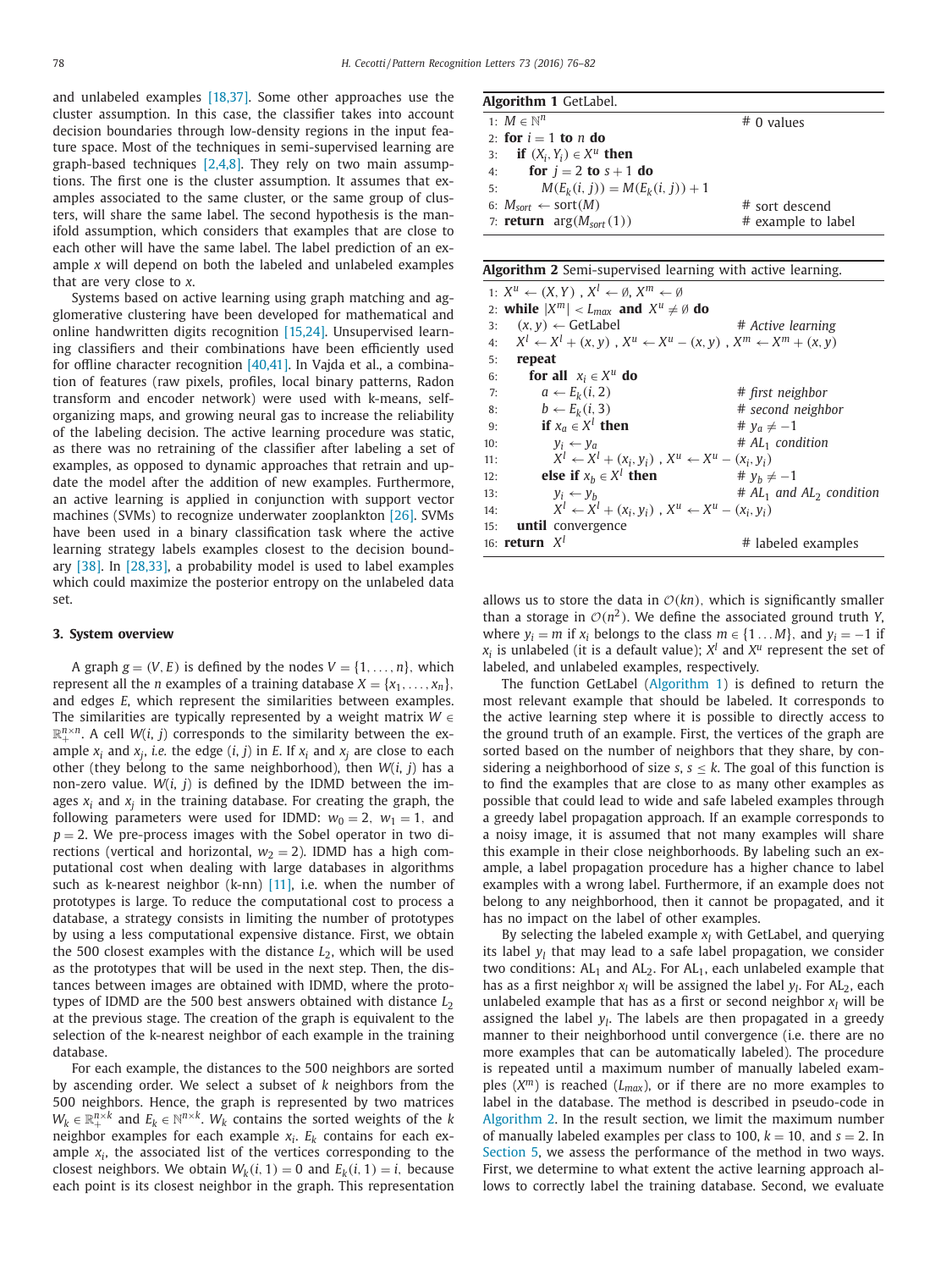<span id="page-3-0"></span>

Fig. 1. Representative handwritten digits for the different databases (from zero to nine).

**Table 1**

Properties of the handwritten digit databases.

| <b>Database</b> | <b>MNIST</b>    | Bangla    | Devnagari   | Oriya       |  |
|-----------------|-----------------|-----------|-------------|-------------|--|
|                 | <b>Training</b> |           |             |             |  |
| # samples       | 60000           | 19392     | 18783       | 4970        |  |
| # per class     | $6000 + 339$    | 360       | $1878 + 15$ | 497 $\pm$ 3 |  |
| Size $(x)$      | 28              | $58 + 16$ | $65 + 16$   | $73 + 25$   |  |
| Size $(v)$      | 28              | $54 + 16$ | $62 + 19$   | $73 + 26$   |  |
|                 | <b>Test</b>     |           |             |             |  |
| # samples       | 1000            | 4000      | 3763        | 1000        |  |
| # per class     | $1000 + 62$     | 400       | $376 + 3$   | 100         |  |
| Size $(x)$      | 28              | $59 + 17$ | $66 + 17$   | $75 + 25$   |  |
| Size $(v)$      | 28              | $54 + 18$ | $62 + 20$   | $74 + 26$   |  |

the performance drop involved by the wrongly labeled examples in the training database on the test database.

#### **4. Databases**

Four databases of handwritten digits (10 classes) have been chosen for the performance analysis. The databases contain images of digits in four scripts: Latin, Bangla, Devnagari, and Oriya. Samples of digits are presented in Fig. 1. All the images were normalized with the same procedure. Because some databases have very noisy images, images were first binarized with the Otsu method at their original size [\[30\],](#page-6-0) then they were size normalized to fit in a  $20 \times 20$  pixel box while preserving their aspect ratio. The resulting images contain 8 bit gray levels due to the bicubic interpolation for resizing the images. All the images were centered in a 28  $\times$  28 pixel box field by computing the center of mass of the pixels. Finally, the gravity center of the image was translated to the center of the 28  $\times$  28 field. Table 1 presents for each database the number of classes, the total number of images in the database, and the number of images per class, for both training and the test.

The first database is MNIST. It contains Latin (Arabic) digits [\[23\],](#page-6-0) with a training and test database of 60000 and 10000 images, respectively. The error rate reaches quasi human performance level of 0.23% with a combination of 35 convolutional neural networks [\[10\].](#page-6-0) With k-nn, the best error rate is 0.52% by using a Pseudo 2D Hidden Markov Models [\[20\],](#page-6-0) followed by Image Deformation Model with an error rate of 0.54%, and 0.63% with shape matching using shape contexts  $[3]$ , without the addition of artificial examples in the training database. India is a multilingual country, with twenty-two official languages and twelve scripts. In Indian language scripts, the concept of upper case and lower-case characters is not present. The databases of Indian digits were created at the Indian Statistical Institute, Kolkata, India [\[5,9,31\].](#page-6-0) The second database contains Bangla digits, which is the fourth most popular script in the world, used by more than 200 million people [\[42\].](#page-6-0) The third database has Devnagari digits, which is part of the Brahmic family of scripts of India, Nepal, Tibet, and South-East Asia [\[34\].](#page-6-0) The fourth database contains Oriya (Utkala Lipi) digits [\[7\].](#page-6-0) An accuracy of 90.50% was obtained by using Hidden Markov Models [\[7\].](#page-6-0) A two-stage framework that combines modified quadratic discriminant function (MQDF) [\[21\]](#page-6-0) and MLPs was used for the recognition of Bangla characters [\[6\].](#page-6-0) Other databases of the Bangla characters (50 classes), Mandal et al. use features based on the combination of gradient features and Haar wavelet coefficients at different scales with a k-nn classifier to reach an accuracy of 88.95% [\[27\].](#page-6-0)

#### **5. Results**

The classifier accuracy for the four training databases is presented in Table 2. The impact of the method on the accuracy with the test database is given in [Table 3](#page-4-0) by using a k-nn classifier with the same distance that was used to build the graph (i.e. IDMD with prototypes obtained with distance *L*2). The table shows to what extent the wrongly labeled images in the training database have an impact on the classification performance in the test. By labeling only 0.55% of the training database of MNIST (332 images), it is possible to automatically label the examples with an accuracy of 98.54%, i.e. only 332 images can be labeled to obtain a ground truth of 60000 images, which is reliable at 98.54%. This estimated ground truth leads to an accuracy of 99.10% on the test database. It corresponds to a performance drop of 0.22% compared to the approach that uses the correct ground truth of the whole training database. As expected, more examples are labeled with the method  $AL_1$  than  $AL_2$ , as  $AL_1$  is more restrictive. An unlabeled example can obtain a label only from its direct labeled first neighbor with  $AL_1$ while it can obtain a label if its first or second neighbor is labeled with AL<sub>2</sub>. This increase of manually labeled examples provides a better performance (98.79% and 99.23% for training and the test, respectively). The same pattern of performance is observed for the three Indian scripts. It is possible to achieve an accuracy of 96.73, 98.65, and 96.00% with AL<sub>2</sub> for Bangla, Devnagari, and Oriya, respectively. In the three Indian databases, the number of required

| m.<br>. . |  |  |  |
|-----------|--|--|--|
|-----------|--|--|--|

| Accuracy (in %) on the four training databases with different number of labeled examples on the training database. |  |  |  |  |  |  |  |  |  |  |  |  |  |  |  |  |  |
|--------------------------------------------------------------------------------------------------------------------|--|--|--|--|--|--|--|--|--|--|--|--|--|--|--|--|--|
|--------------------------------------------------------------------------------------------------------------------|--|--|--|--|--|--|--|--|--|--|--|--|--|--|--|--|--|

|                                    | <b>MNIST</b>                   |                                       | Bangla                         |                                       | Devnagari                      |                                       | Oriya                                   |                                       |  |
|------------------------------------|--------------------------------|---------------------------------------|--------------------------------|---------------------------------------|--------------------------------|---------------------------------------|-----------------------------------------|---------------------------------------|--|
| Method<br># label<br># label/class | $AL_1$<br>1170<br>$117 \pm 12$ | AL <sub>2</sub><br>332<br>$33 \pm 13$ | $AL_1$<br>1281<br>$128 \pm 12$ | AL <sub>2</sub><br>344<br>$34 \pm 15$ | $AL_1$<br>1954<br>$195 \pm 61$ | AL <sub>2</sub><br>401<br>$40 \pm 28$ | AL <sub>1</sub><br>1686<br>$169 \pm 40$ | AL <sub>2</sub><br>388<br>$39 \pm 24$ |  |
| $\bf{0}$                           | 99.65                          | 99.71                                 | 99.95                          | 100.0                                 | 99.95                          | 99.95                                 | 100.0                                   | 100.0                                 |  |
|                                    | 98.43                          | 97.30                                 | 98.82                          | 96.40                                 | 99.95                          | 99.95                                 | 100.0                                   | 98.39                                 |  |
| 2                                  | 99.04                          | 99.45                                 | 99.02                          | 97.74                                 | 97.94                          | 89.05                                 | 100.0                                   | 100.0                                 |  |
| 3                                  | 99.15                          | 99.46                                 | 98.82                          | 78.58                                 | 99.79                          | 99.73                                 | 100.0                                   | 99.20                                 |  |
| 4                                  | 98.82                          | 97.43                                 | 99.74                          | 99.85                                 | 99.95                          | 99.79                                 | 100.0                                   | 99.60                                 |  |
| 5                                  | 98.65                          | 98.78                                 | 99.33                          | 98.60                                 | 99.84                          | 99.74                                 | 100.0                                   | 99.59                                 |  |
| 6                                  | 99.22                          | 99.27                                 | 96.89                          | 97.72                                 | 99.89                          | 99.52                                 | 99.80                                   | 99.40                                 |  |
| 7                                  | 97.86                          | 96.92                                 | 99.64                          | 99.90                                 | 98.98                          | 99.73                                 | 100.0                                   | 88.76                                 |  |
| 8                                  | 98.51                          | 98.44                                 | 99.59                          | 99.64                                 | 99.47                          | 99.58                                 | 100.0                                   | 98.39                                 |  |
| 9                                  | 98.66                          | 98.79                                 | 95.12                          | 94.45                                 | 98.94                          | 99.47                                 | 97.76                                   | 96.34                                 |  |
| all                                | 98.79                          | 98.54                                 | 98.69                          | 96.26                                 | 99.46                          | 98.64                                 | 99.76                                   | 97.97                                 |  |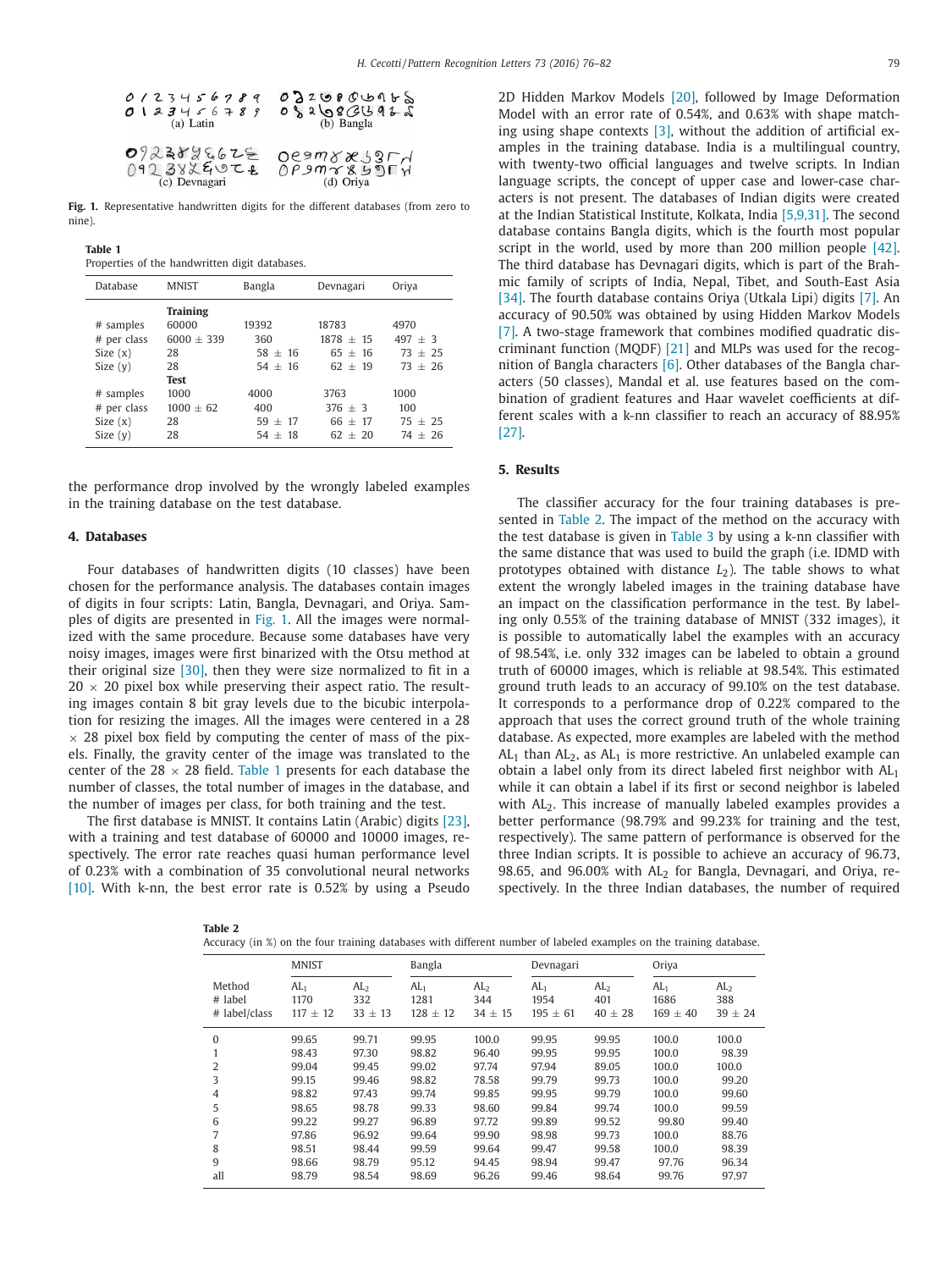|                   | <b>MNIST</b> |       |                 | Bangla |                 |                 | Devnagari |        |                 | Oriva |       |                 |
|-------------------|--------------|-------|-----------------|--------|-----------------|-----------------|-----------|--------|-----------------|-------|-------|-----------------|
| Method            | all          | AL1   | AL <sub>2</sub> | all    | AL <sub>1</sub> | AL <sub>2</sub> | all       | $AL_1$ | AL <sub>2</sub> | all   | AL.   | AL <sub>2</sub> |
| Training $(in %)$ | 100          | l.95  | 0.55            | 100    | 6.61            | 1.77            | 100       | 10.40  | 2.13            | 100   | 33.92 | 7.81            |
| $k=1$             | 99.27        | 98.86 | 98.81           | 98.55  | 97.45           | 95.25           | 99.12     | 98.67  | 98.06           | 98.00 | 98.00 | 96.90           |
| $k = 3$           | 99.36        | 99.24 | 99.05           | 98.28  | 97.68           | 96.20           | 99.20     | 98.94  | 98.46           | 97.90 | 97.90 | 96.60           |
| $k=5$             | 99.32        | 99.23 | 99.10           | 98.23  | 97.80           | 96.73           | 99.20     | 99.04  | 98.65           | 97.50 | 97.50 | 96.70           |
| $k=10$            | 99.19        | 99.10 | 99.08           | 97.23  | 97.48           | 96.73           | 98.99     | 98.88  | 98.65           | 96.60 | 96.60 | 96.00           |

<span id="page-4-0"></span>**Table 3** Accuracy (in %) on the four test databases with k-nearest neighbor and IDMD.



**Fig. 2.** AL1: **First row:** Accuracy (in %) in relation to the number of iterations (manually labeled images). **Second row:** Total number of labeled examples in relation to the number of iterations. **Third row:** Number of new labeled examples at each iteration (each time a manually labeled image is added in the database).

labeled examples is significantly reduced: 1.77, 2.13, and 7.81% for Bangla, Devnagari, and Oriya, respectively. It is worth noting that the number of manually labeled examples is about 350 for the four databases, suggesting that only 35 example-prototypes should be used per class. The remaining examples can be labeled with a transductive approach through label propagation. To evaluate the impact of the active learning procedure with examples selected on their number of neighbors, we compare the condition  $AL<sub>2</sub>$  with the case where a random unlabeled example is selected to be labeled by the expert. Monte Carlo simulations are used to estimate the performance of this condition (50 repetitions). We observe a drop of performance in the accuracy of the labeling procedure on the training database (97.54  $\pm$  2.23, 96.03  $\pm$  1.03, 96.86  $\pm$  0.97, and  $98.22 \pm 0.14$  for MNIST, Bangla, Devnagari, and Oriya). This drop in the accuracy is also accompanied by an increase of the number of examples to label manually (682  $\pm$  58, 668  $\pm$  36, 819  $\pm$  29, and  $577 \pm 19$  for MNIST, Bangla, Devnagari, and Oriya). These results suggest that the selection of the examples to label during active learning plays a crucial role.

The classification accuracy with the current number of labeled images is depicted in the first row of Figs. 2 ( $AL_1$ ) and [3](#page-5-0) ( $AL_2$ ). These figures highlight the robustness of the method with the addition of new examples. In each database, the accuracy stays steady with the addition of new manually labeled examples and

their propagated labels. The total number of examples that are labeled is presented in the second row of Figs. 2 and [3](#page-5-0) as a function of the number of manually labeled images. The evolution of the number of examples that are automatically labeled is not linear over time (i.e. across iterations) for  $AL_2$ , contrary to  $AL_1$ . For MNIST, the method reaches a plateau after 50 manually labeled images by using AL<sub>2</sub>. The same phenomenon is observed for Bangla and Devnagari where there exists a plateau after 100 iterations. These results indicate the presence of clusters with few examples, which cannot be reached through label propagation with a graph based on small neighborhoods. In the third row of Figs. 2 and [3,](#page-5-0) the number of new images that are labeled thanks to the addition of a new manually labeled example is given for each iteration, confirming the previous observations: Most of the propagated labels are set during the first iterations, where examples belong to large clusters. With Oriya digits, we observe several high peaks after 100 iterations, suggesting the presence of isolated clusters of images in the database.

For the computation of the distances between examples to obtain the graph and for the k-nn implementation for the test, a parallel implementation has been used for IDMD (high performance cluster), and for the distance  $L_2$  (GPUs). The system was implemented with Matlab R2013a, using three GPU cards (NVIDIA Tesla C1060), it takes about 450, 85, 83, and 10 s to obtain the distances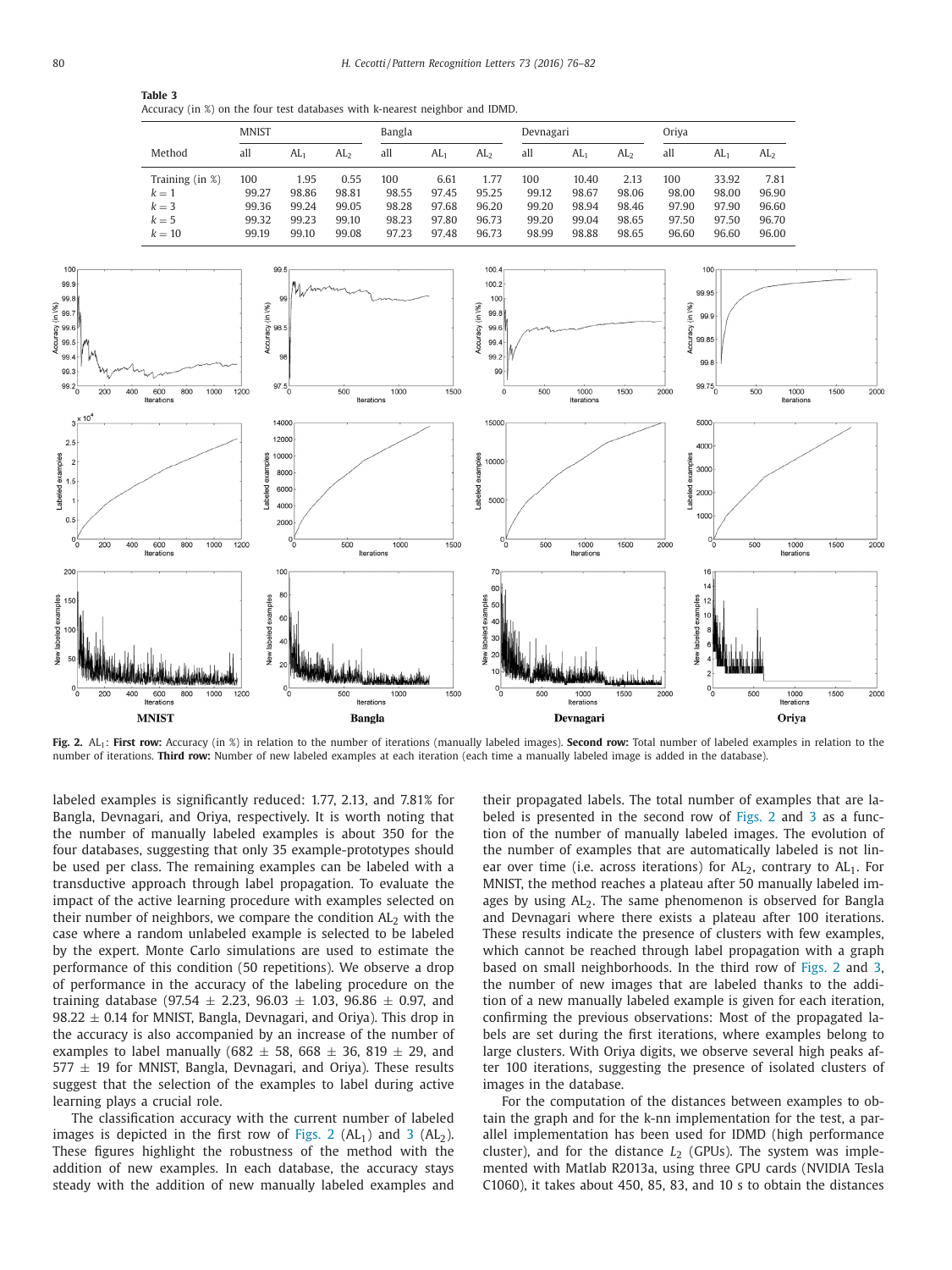<span id="page-5-0"></span>

**Fig. 3.** AL2: **First row:** Accuracy (in %) in relation to the number of iterations (manually labeled images). **Second row:** Total number of labeled examples in relation to the number of iterations. **Third row:** Number of new labeled examples at each iteration (each time a manually labeled image is added in the database).

with the Euclidean distance and  $k = 500$ , for processing the MNIST, Bangla, Devnagari, and Oriya training databases. With a parallel implementation on a cluster using 50 cores (Intel Xeon X5650 2.66 Ghz), it takes about 4200, 750, 1350, and 345 s to obtain the complete graph for the MNIST, Bangla, Devnagari, and Oriya training databases with IDMD. Finally, the processing time for the active learning part is about 7, 3, 3, and 1 s for the MNIST, Bangla, Devnagari, and Oriya, showing the relevance of the method once it has to dynamically query the user for the best examples to label.

# **6. Discussion**

With the continuous development of new problems requiring pattern recognition systems, a fundamental challenge is the optimization of the labeling procedure for creating ground truths. This step is required for two reasons: first, to have a training database for classifiers based on supervised learning; and second, for the creation of benchmarks. While a system can be created with a non-supervised technique, the evaluation test will require in any case a ground truth to quantify the performance of the method. User friendly graphical user interface and semi-automatic procedure should help the creation of ground truths. With a semiautomatic approach in a multiclass problem, the expert may only confirm the accuracy of the automatic process. In such a case, the expert only provides a binary response (confirmation or not of the automatic process) [\[19\].](#page-6-0)

The main goal of the method was to propose an efficient and comprehensive active learning strategy that can take advantage of a robust distance between single handwritten characters, and label propagation in graph-based semi-supervised learning, by including an active learning approach. Because the labeling procedure is semi-automatic, some errors may happen depending upon the

quality of the graph, i.e. if the manifold and cluster assumptions are always verified, and how the vertices of the graph are connected. A major issue in SSL techniques is the robustness to the noise, i.e. outliers that are close to the decision boundaries. These outliers can be used as bridges to propagate labels from a cluster of examples belonging to a single class to another cluster corresponding to a different class. Contrary to fixed SSL approaches, where the labeled examples are determined a priori, the active learning paradigm selects interactively the best examples to label. Furthermore, the proposed method outperforms recent strategies for semi-automatic labeling through active learning. In [\[41\],](#page-6-0) an active learning technique combining clustering techniques and a voting system provided an accuracy of 96.77% on MNIST with 750 labeled examples. With the proposed method, a significant improvement was obtained as it is possible to reach an accuracy of 99.10% with only 332 manually labeled images, which is relatively close to state-of-the art methods (e.g. 99.47% with a large convolutional neural network with unsupervised pre-training, and no artificial images in the training database [\[17\]\)](#page-6-0). Finally, the proposed approach dynamically selects the number of examples to label in relation to the difficulty of the task (i.e. the size and connectivity of the clusters).

With IDMD, only three main parameters have to be chosen: the size of the possible shifts  $(w_0)$ , the size of the neighborhood of each pixel  $(w_1)$ , and the number of pre-processed images  $(w_2)$ . Since IDMD is computationally expensive, the recognition system must take advantage of parallel computing and computer clusters. k-nn can be easily transferred into a parallel implementation with a shared-nothing cluster on a number of commodity machines using MapReduce [\[25\].](#page-6-0) IDMD allows the invariance to local deformation, but it is still sensitive to large transformations, such as dilatation, and large rotations. While efficient methods of character